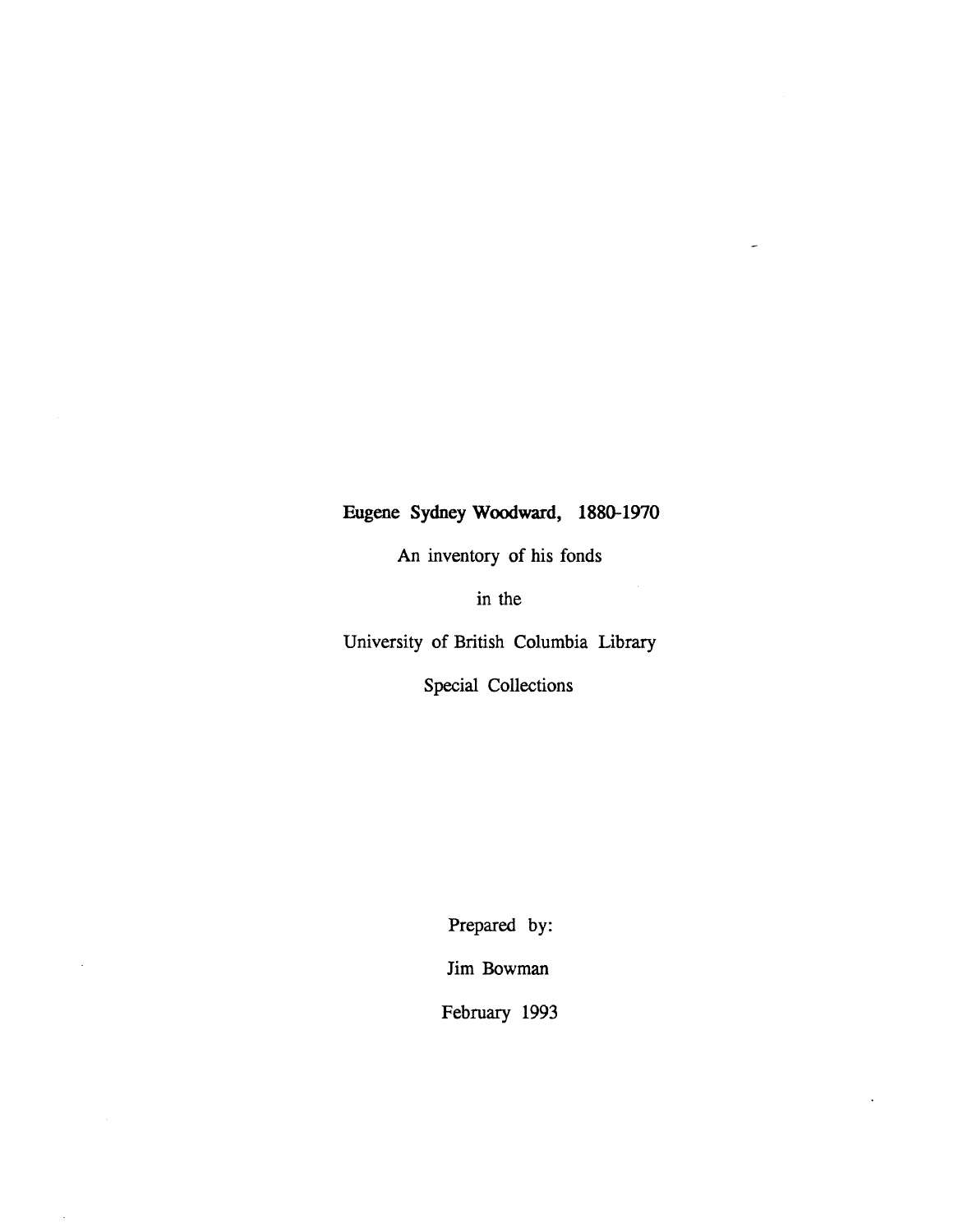## Biographical Information

Eugene Sidney Woodward (1880-1970) was the son of a railway clerk of Watford, England. He won a scholarship to a grammar school, but dropped out and followed his father's occupation. In 1908 he emigrated to Victoria, B.C., and the following year married Mary Burge, also of Watford. He opened a small grocery store in Victoria, and in 1916 was given a political patronage appointment as co-manager of the Victoria liquor store .

Woodward joined the Retail Clerks' Union, and quickly advanced in the labour movement, becoming president of the Victoria and District Trades and Labor Council within a year. Throughout the 1920's he served as an alderman in the city of Victoria.

In 1930 Woodward moved to Vancouver with his family. He pursued his interest in economics through independent study. He was particularly influenced by the ideas of the American social philosopher Henry George, and by the German economist Silvio Gesell, founder of the Free Economy movement. An original thinker, he was neither left-wing nor right-wing, although much of his ideology might be termed "libertarian" today.

In 1936 Woodward was invited to advise the Social Credit government of Alberta on his economic theories. However, he soon broke with Premier Aberhart and became a vocal critic of Social Credit.

While in Alberta, he began writing for the Edmonton Bulletin. This touched off a successful career as an editorial writer and columnist for the Vancouver Sun, Province, and News Herald, the New Westminster Columbian. He was also a frequent speaker on the radio program "Town Meeting in Canada". Woodward's final project was a book, Adventure in Free Enterprise, published under the pseudonym Gene Ard in 1965 .

(Biographical information from Helen Woodward, telephone conversation, 19 February, 1993 and subsequent written notes)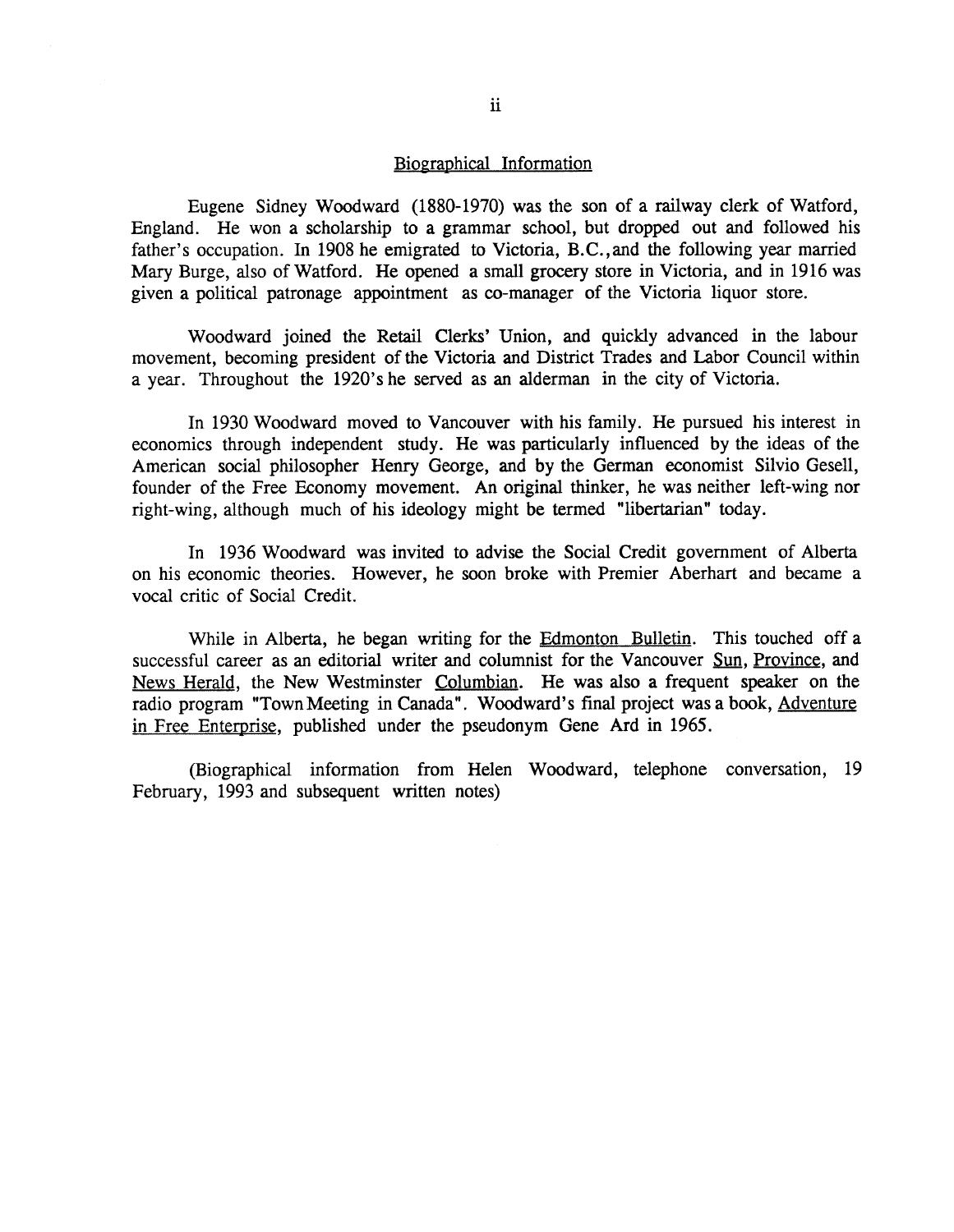### Custodial History

E.S. Woodward's papers were bequeathed to his daughter Helen Woodward of Urbana, Illinois in May 1970. She arranged the papers into rough chronological order (by decade), and added annotations on slips of yellow paper. She repaired some of the documents with "filmoplast" archival tape. She also provided an index ("overview") to the subjects covered by the files. Further annotations written by Helen Woodward on the file folders have been copied onto the file list.

Helen Woodward donated the fonds to the University of British Columbia Special Collections Division on October 30, 1992.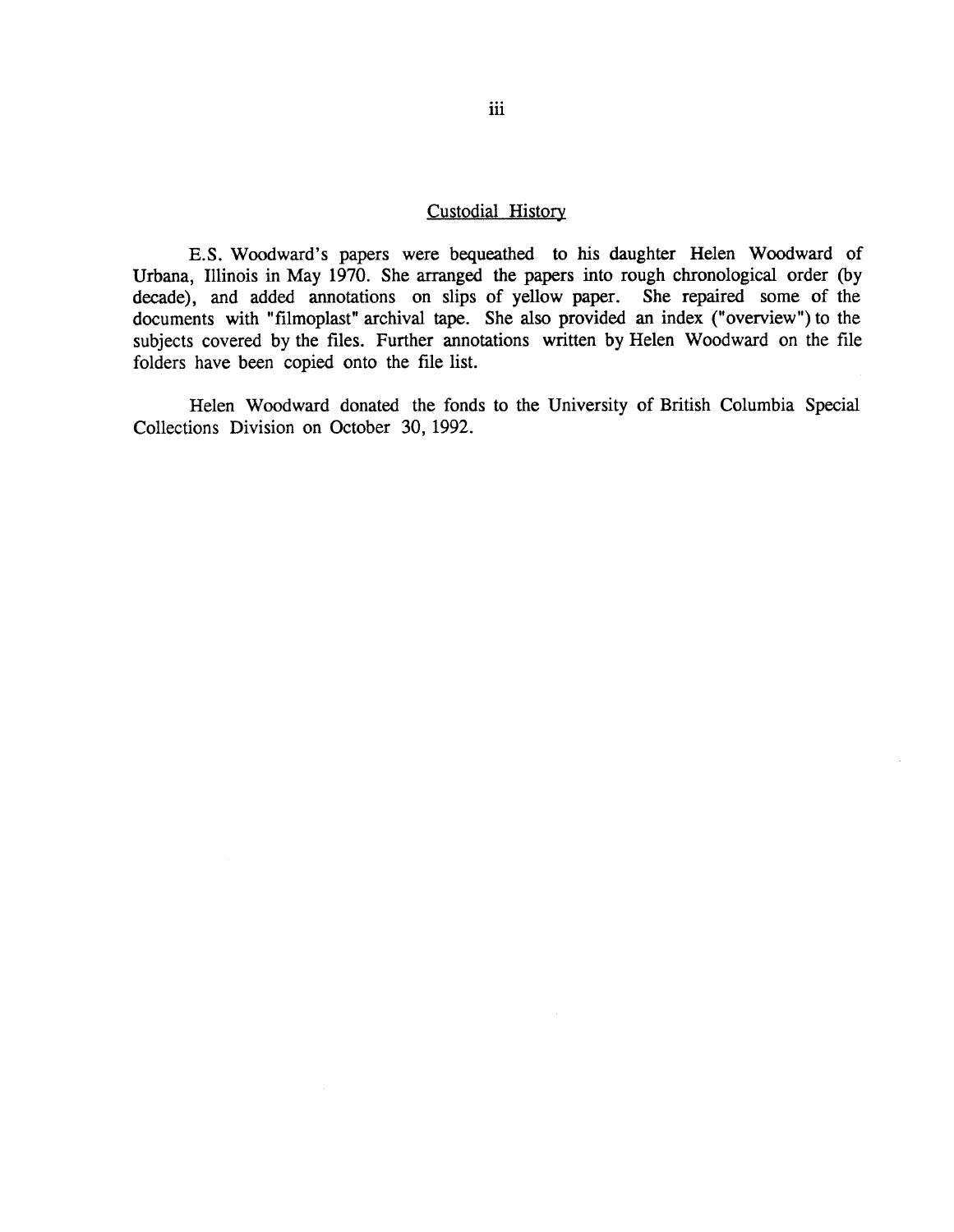#### Scope and Content

This fonds contains E.S. Woodward's correspondence, articles, speeches, radio scripts, briefs to government commissions, as well as clippings and pamphlets that influenced him , and drafts of his book. Woodward was a self-educated labour leader, politician, economist, and news commentator, and the material relates to those areas of interest. In particular, Woodward was interested in banking as well as monetary and fiscal policy; Silvio Gesell and the Free Economy Movement; Major C.H. Douglas, William Aberhart and Social Credit; Henry George, the Single Tax Movement, and more recent proposals and experiments with respect to land values taxation.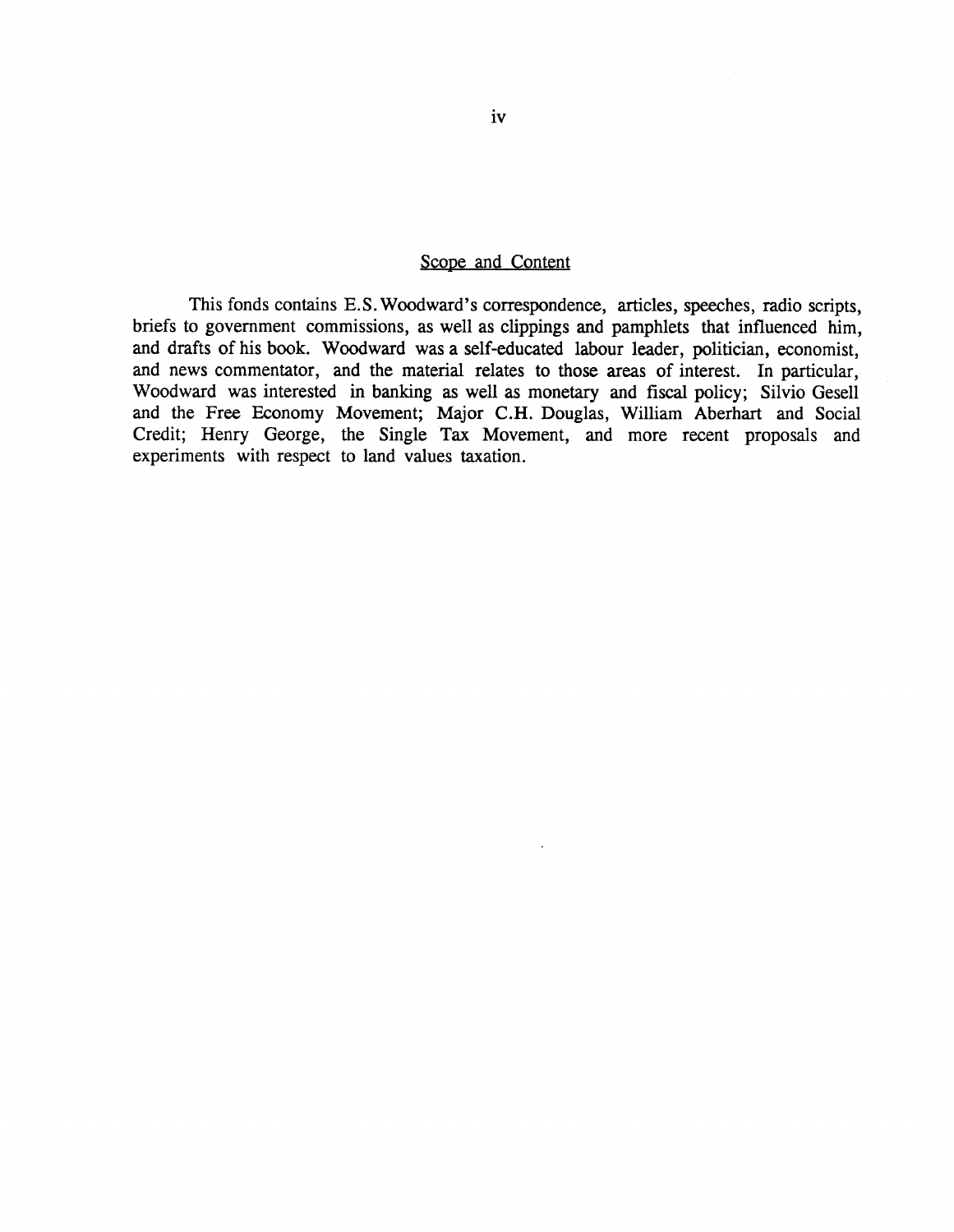| <b>BOX LISTS</b><br>Box-File<br>Box 1 | Description<br>SUBJECT FILES, CORRESPONDENCE, & PRINTED MATERIAL<br>(in chronological order)                                                                             |  |  |  |  |  |
|---------------------------------------|--------------------------------------------------------------------------------------------------------------------------------------------------------------------------|--|--|--|--|--|
| $1-1$                                 | Biographical information                                                                                                                                                 |  |  |  |  |  |
| $1-2$                                 | Prior to 1920: E. S. Woodward enters public debate.                                                                                                                      |  |  |  |  |  |
| $1-3$                                 | Prior to 1920: pamphlets and clippings.                                                                                                                                  |  |  |  |  |  |
| $1 - 4$                               | 1920's: ESW & city of Victoria.                                                                                                                                          |  |  |  |  |  |
| $1 - 5$                               | 1920's: pamphlets and clippings.                                                                                                                                         |  |  |  |  |  |
| $1-6$                                 | 1930's: correspondence.<br>(other correspondence in:<br>1-6: with Dr. Fack<br>1-9: Banking, etc, in Australia<br>1-10: ESW in Alberta)                                   |  |  |  |  |  |
| $1 - 7$                               | 1930's: correspondence with Dr. Fack.<br>(See also "ESW in Alberta" (1-10)<br>and ESW's split with Dr. Fack<br>in $1940$ 's file)                                        |  |  |  |  |  |
| $1 - 8$                               | 1930's: Hitler's toying with Gesellian ideas.<br>(See also 1940's Economic correspondence<br>(ESW's split with Dr. Fack over latter's<br>pro-Hitler position during war) |  |  |  |  |  |
| $1-9$                                 | 1930's: articles for "The Way Out"                                                                                                                                       |  |  |  |  |  |
| $1 - 10$                              | 1930's: banking & money system, Australia.<br>(Correspondence between ESW and Dr. Fack,<br>and other material on subject).                                               |  |  |  |  |  |

 $\label{eq:2.1} \frac{1}{\sqrt{2}}\int_{\mathbb{R}^3}\frac{1}{\sqrt{2}}\left(\frac{1}{\sqrt{2}}\right)^2\frac{1}{\sqrt{2}}\left(\frac{1}{\sqrt{2}}\right)^2\frac{1}{\sqrt{2}}\left(\frac{1}{\sqrt{2}}\right)^2\frac{1}{\sqrt{2}}\left(\frac{1}{\sqrt{2}}\right)^2\frac{1}{\sqrt{2}}\left(\frac{1}{\sqrt{2}}\right)^2\frac{1}{\sqrt{2}}\frac{1}{\sqrt{2}}\frac{1}{\sqrt{2}}\frac{1}{\sqrt{2}}\frac{1}{\sqrt{2}}\frac{1}{\sqrt{2}}$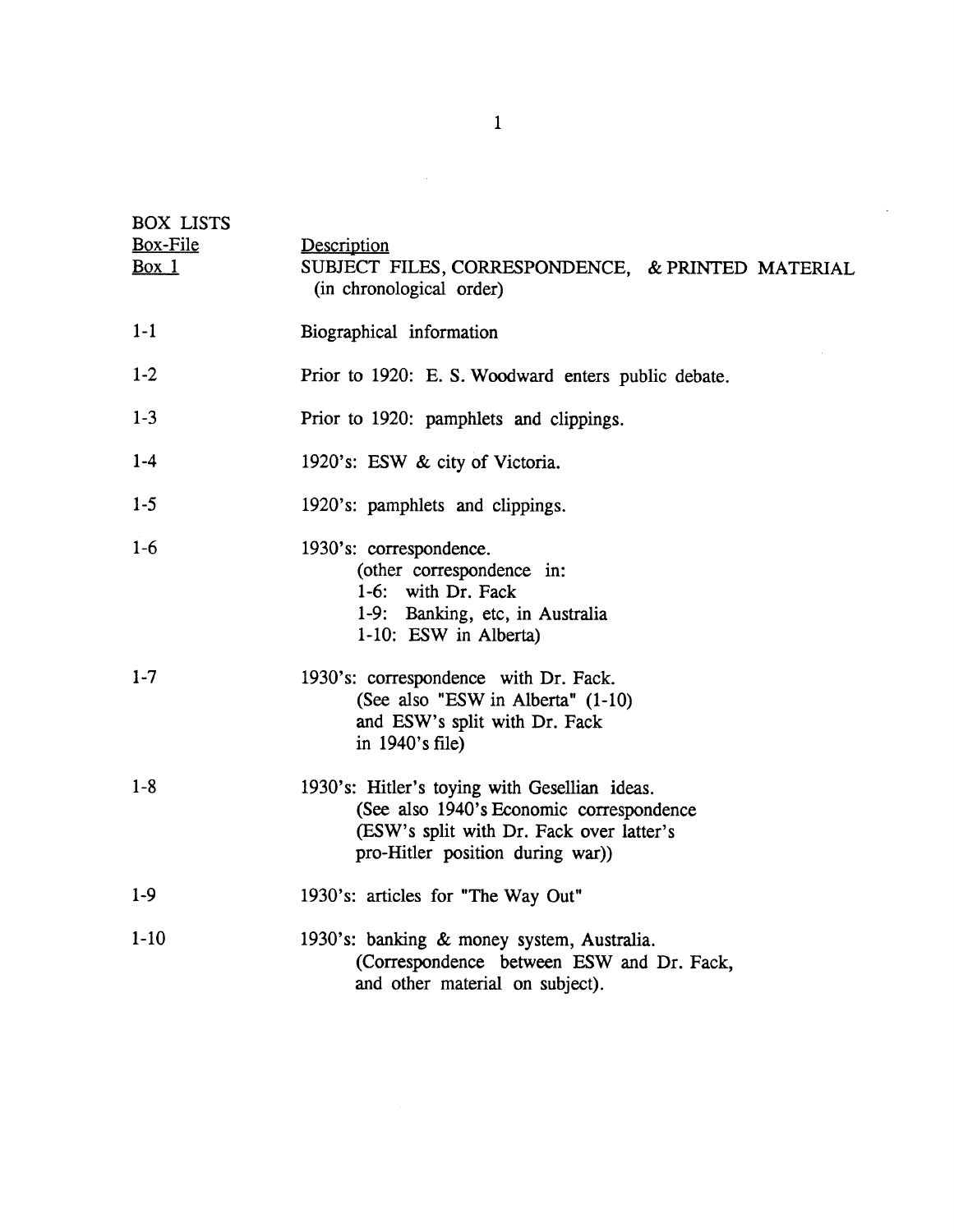| $1 - 11$                       | 1930's: ESW in Alberta.<br>(Effort to steer Alberta's essay in S.C. into<br>Free Economy principles)<br>(ESW's dealings with Aberhart & members of his<br>cabinet)<br>(Letters & "bulletins" to Dr. Fack and other<br>Free Economists in various parts of the world)<br>(* 3 letters to Ezra Pound *) |  |  |  |
|--------------------------------|-------------------------------------------------------------------------------------------------------------------------------------------------------------------------------------------------------------------------------------------------------------------------------------------------------|--|--|--|
| $1 - 12$                       | 1930's: the Alberta drama.<br>(See also comments by ESW in other folders)                                                                                                                                                                                                                             |  |  |  |
| $1-13$                         | 1930's: ESW's comments on Social Credit<br>(See also<br>1940's correspondence (16)<br>1950's correspondence (23)<br>Town meeting presentations (39) (40)<br>ESW in Alberta (10))                                                                                                                      |  |  |  |
| $1 - 14$                       | 1930's: Miscellaneous writings                                                                                                                                                                                                                                                                        |  |  |  |
| Box $2$<br>Box-File<br>$2 - 1$ | 1930's: pambhlets & clippings                                                                                                                                                                                                                                                                         |  |  |  |
| $2 - 2$                        | 1930's: more pamphlets & clippings                                                                                                                                                                                                                                                                    |  |  |  |
| $2 - 3$                        | 1940's: correspondence<br>(One on social Credit vs. Gesell)                                                                                                                                                                                                                                           |  |  |  |
| $2 - 4$                        | 1940's: split with Dr. Fack                                                                                                                                                                                                                                                                           |  |  |  |
| $2 - 5$                        | 1940's: columns for "Vancouver Sun"                                                                                                                                                                                                                                                                   |  |  |  |
| $2 - 6$                        | 1940's: articles for "Van. Daily Province"<br>(including digests of:<br>Beveridge Report, 1943<br>Rowell-Sirois Report on Dominion-Provincial<br>Conference, 1941,<br>Cameron Report on Education, 1946 &<br>Miscellaneous other topics)                                                              |  |  |  |

2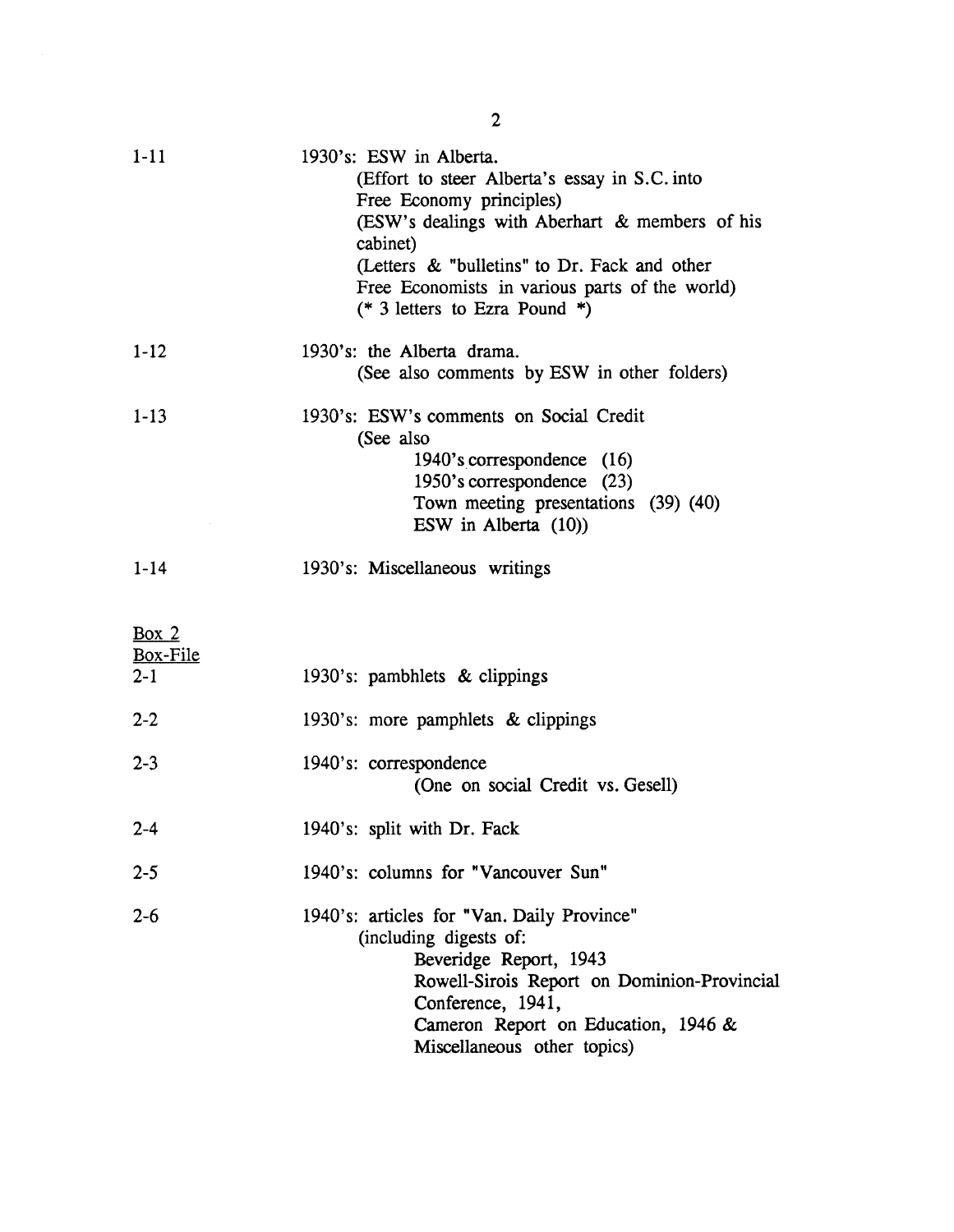| $2 - 7$  |         | 1940's - 50's: editorials for "News Herald",<br>1945 - 1957, and columns                                                                                                                |
|----------|---------|-----------------------------------------------------------------------------------------------------------------------------------------------------------------------------------------|
| $2 - 8$  | 1940's: | miscellaneous writings                                                                                                                                                                  |
| $2 - 9$  | 1940's: | brief for Fisheries Institute                                                                                                                                                           |
| $2 - 10$ | 1940's: | pamphlets & clippings                                                                                                                                                                   |
| $2 - 11$ | 1950's: | correspondence (re: Brief to Standing Committee on<br>Finance $(1959)$<br>Submission to Banking & Commerce<br>Committee, Ottawa (1954)<br>On Social Credit in Alberta & other<br>topics |

| Box $3$<br>Box-File |                                                                                                                                                                                                                   |
|---------------------|-------------------------------------------------------------------------------------------------------------------------------------------------------------------------------------------------------------------|
| $3-1$               | 1950's: columns for "The Columbian"                                                                                                                                                                               |
| $3 - 2$             | 1950's: articles for "The Record"                                                                                                                                                                                 |
| $3 - 3$             | 1950's: miscellaneous writings/addresses<br>(summary, B.C. Natural Resources Conference;<br>address to Women's School of Citizenship on the<br>Closed Shop; on Coyne Report<br>(see also correspondence) & other) |
| $3 - 4$             | 1950's: electioneering, 1956                                                                                                                                                                                      |
| $3 - 5$             | 1950's: letter series to H[elen] W[oodward]<br>(leading to formulation of book)                                                                                                                                   |
| $3 - 6$             | 1950's: pamphlets & clippings                                                                                                                                                                                     |
| $3 - 7$             | 1960's: correspondence<br>(some of it refers to book but specific<br>economic subjects predominate)                                                                                                               |
| $3 - 8$             | 1960's: more correspondence                                                                                                                                                                                       |
| $3-9$               | 1960's: miscellaneous writings                                                                                                                                                                                    |

 $\mathcal{L}^{\text{max}}_{\text{max}}$ 

 $\ddot{\phantom{0}}$ 

3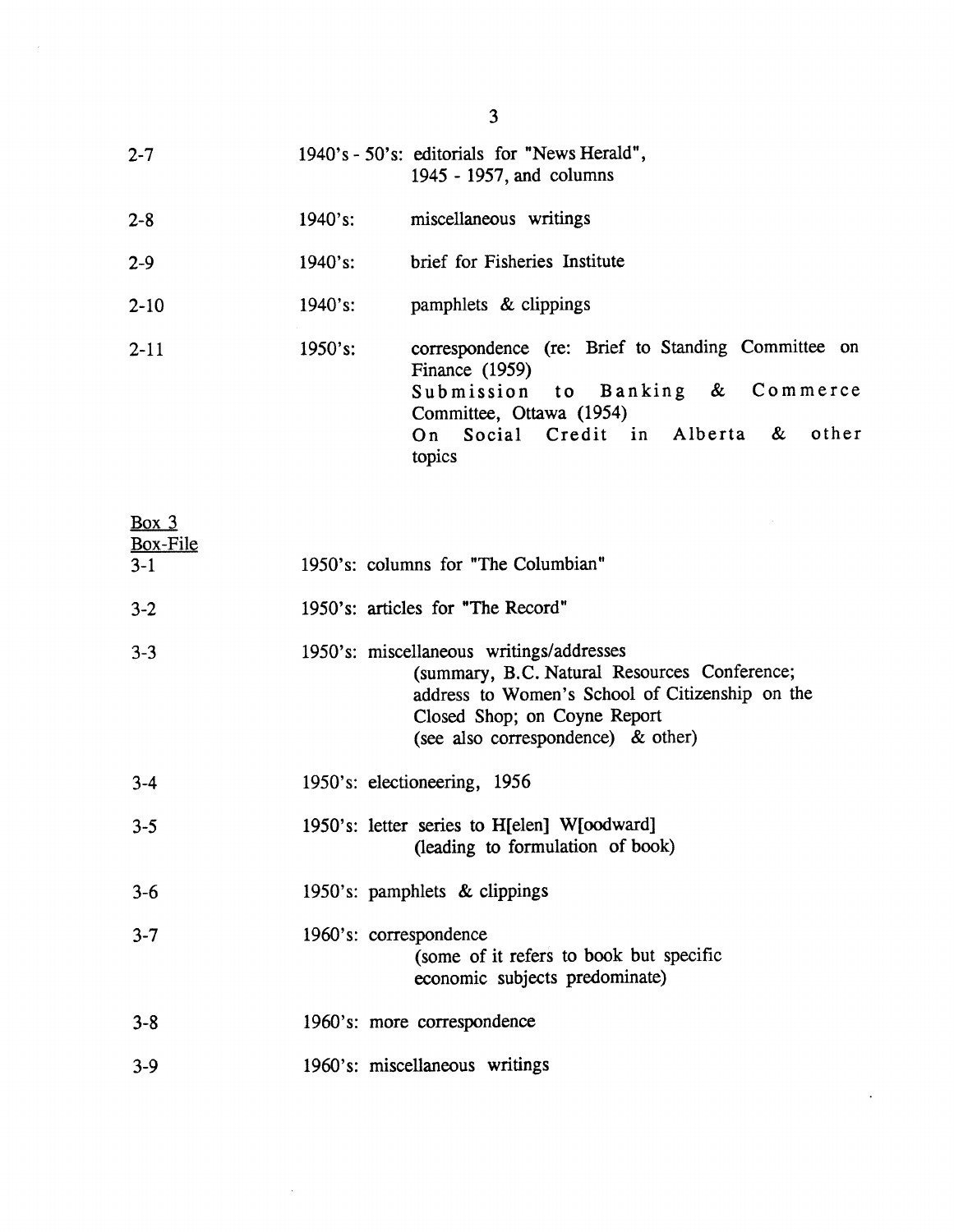| $3-10$                       | Adventure in Private Enterprise [Pilot edition, 1960?]                                                                                  |
|------------------------------|-----------------------------------------------------------------------------------------------------------------------------------------|
| $3-11$                       | Adventure in Free Enterprise [Pilot edition, 1965]                                                                                      |
| $3-12$                       | Adventure in Free Enterprise [Pilot edition, 1965]                                                                                      |
| $3-13$                       | 1960's: correspondence re book<br>(see also:<br>3-7 correspondence<br>4-1 book promotion & review)                                      |
| Box 4<br>Box-File<br>$4 - 1$ | 1960's: book promotion / reviews                                                                                                        |
| $4 - 2$                      | 1960's: book review contest                                                                                                             |
| $4 - 3$                      | 1960's: E.S. Woodward lectureship                                                                                                       |
| $4 - 4$                      | 1960's: pamphlets & clippings<br>[on Douglas Social Credit, 1933-1956]<br>[from the Foundation for Economic Education, Inc., 1959-1969] |
| $4 - 5$                      | 1960's: more pamphlets & clippings                                                                                                      |
| $4 - 6$                      | Mixed / unknown decades: town meeting presentations                                                                                     |

Mixed / unknown decades: town meeting presentations 4-7

- Mixed / unknown decades: miscellaneous writings / addresses 4-8
- 4-9 Undated: pamphlets & clippings

Box  $5$ Box-File 5-1

| $-1$ |                               |                                          |  |  | Freedom system handbook / prepared by the Free Enterprise |
|------|-------------------------------|------------------------------------------|--|--|-----------------------------------------------------------|
|      |                               | Committee, Vancouver Board of Trade. --  |  |  |                                                           |
|      |                               | [Vancouver: the Board, ca. $1949$ ]. $-$ |  |  |                                                           |
|      | $1 \text{ v}$ . (loose-leaf). |                                          |  |  |                                                           |
|      |                               |                                          |  |  |                                                           |

5-2 Clippings from Edmonton Bulletin, July 23 - November 20, 1936 and February 27 - March 6, 1937 - almost daily articles by ESW.

 $\sim$  4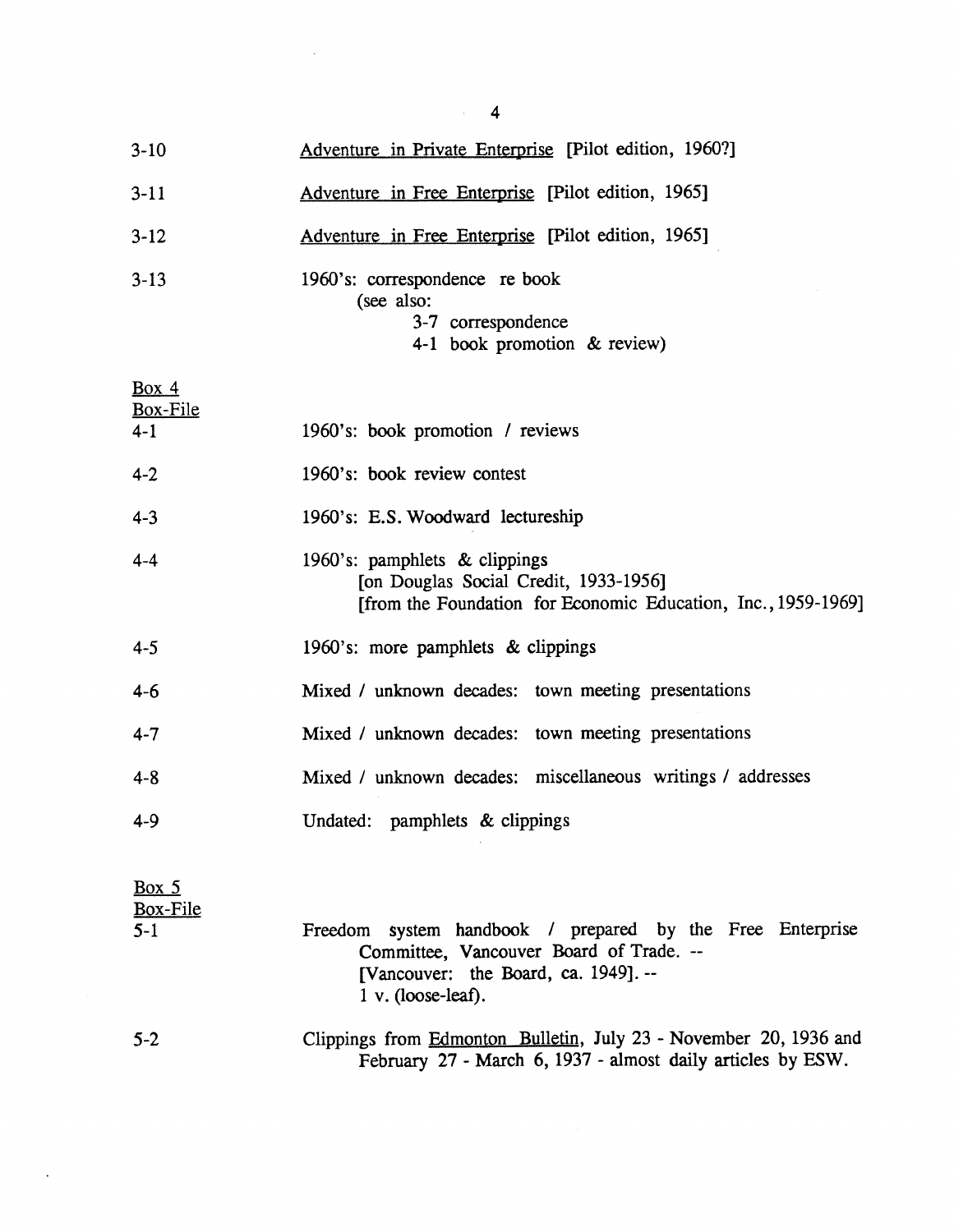|         | 5                                                                                                                                                                                                                                                                                                                                                                                                                                                                                                                                                 |
|---------|---------------------------------------------------------------------------------------------------------------------------------------------------------------------------------------------------------------------------------------------------------------------------------------------------------------------------------------------------------------------------------------------------------------------------------------------------------------------------------------------------------------------------------------------------|
| $5 - 3$ | Clippings from Edmonton Bulletin (continued)                                                                                                                                                                                                                                                                                                                                                                                                                                                                                                      |
| $5 - 4$ | Articles on diverse subjects [1935-1937]                                                                                                                                                                                                                                                                                                                                                                                                                                                                                                          |
| $5 - 5$ | Diverse clippings on Social Credit in Alberta [1936-1937]                                                                                                                                                                                                                                                                                                                                                                                                                                                                                         |
| Box 6   | PRINTED MATERIAL<br>Books, pamphlets, and journals of E.S. Woodward that related<br>to his various interests and the files that have been created.                                                                                                                                                                                                                                                                                                                                                                                                |
|         | Ard, Gene (pseud. of E.S. Woodward). Adventure in Free Enterprise<br>Douglas, C.H. The Monopoly of Credit (underlined)<br>Tuttle, W.A. Douglas Social Credit for Canada (annotated)<br>George, Henry. The Condition of Labour<br>Fisher, Irving. 100% Money                                                                                                                                                                                                                                                                                       |
|         | Gesell, Sylvio. The Natural Economic Order                                                                                                                                                                                                                                                                                                                                                                                                                                                                                                        |
| Box 7   | Woodward, E.S. What Everyone Should Know About Douglas Social<br>Credit<br>Woodward, E.S. Dominion-Provincial Relations<br>Borson, Ralph. A Pan-Humanist Manifesto<br>Christen, Theophil. Free Economy<br>O'Brien, George. The Phanton of Plenty<br>Coe, V.F. "Dated Stamp Script in Alberta,"<br>Canadian Journal of Economics and Political Science, Feb. 1938                                                                                                                                                                                  |
|         | Canada. Senate. Proceedings of the Standing Committee on Finance,<br>nos. 1-11, 1959<br>Bank of Canada Annual Report, 1947<br>Gesell, Silvio. There Is No Santa Claus<br>Birnie, Arthur. The History and Ethics of Interest<br>Schubert, B.H. The Science of Equity<br>Liebeck, Oskar. Currency to Come<br>Canada. House of Commons. Memoranda and Tables respecting the<br>Bank of Canada, 1939<br>Canada. Report of the Royal Commission on Banking and Currency<br>in Canada<br>Marx, Karl. Value, Price and Profit<br>Whiston, Why Vaccinate? |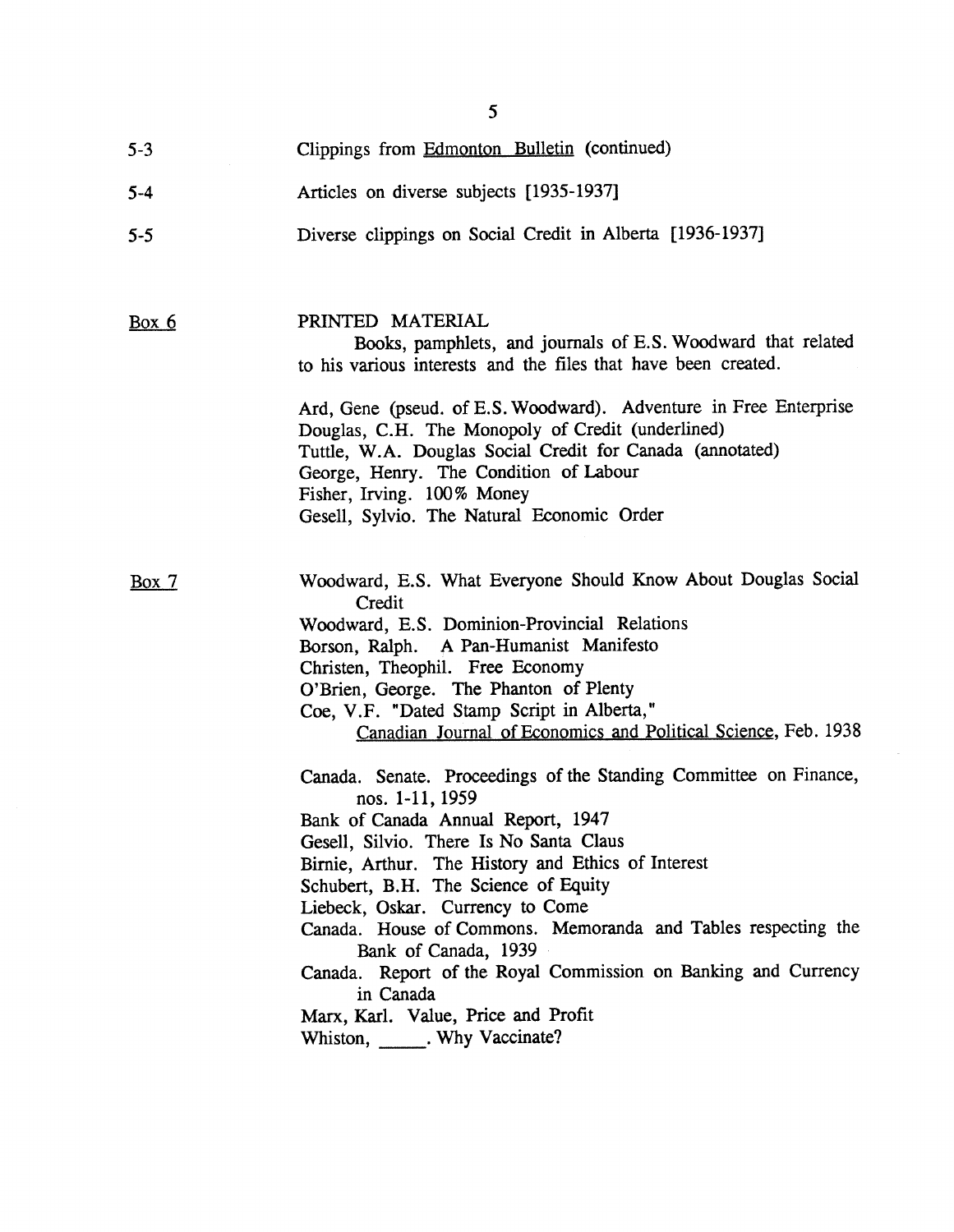## ITEMS CATALOGUED IN SPAM

Hyde, Douglas. The Answer to Communism, 1949

Lever Brothers, Unilever Ltd. The Problem of Unemployment, 1943

Marx, K. and Englels, F. Communist Manifesto, n.d.

Silver Dollar Association, Vancouver. The Silver Dollar:

Naturis Social Credit, Canada's Opportunity, n.d.

Canada. Report on the Department of Justice, 1956

Foundation for Economic Education. Cliches of Socialism

Woodward, E.S. What Everyone Should Know About Social Credit Facts about C.C.F. Government in Saskatchewan

Hunsen, J.W. Cartels: A Study of the Pros and Cons as they impinge on Canada, n.d.

Douglas, C.H. Evidence Submitted to the MacMillan Committee of Finance and Industry, May 1, 1930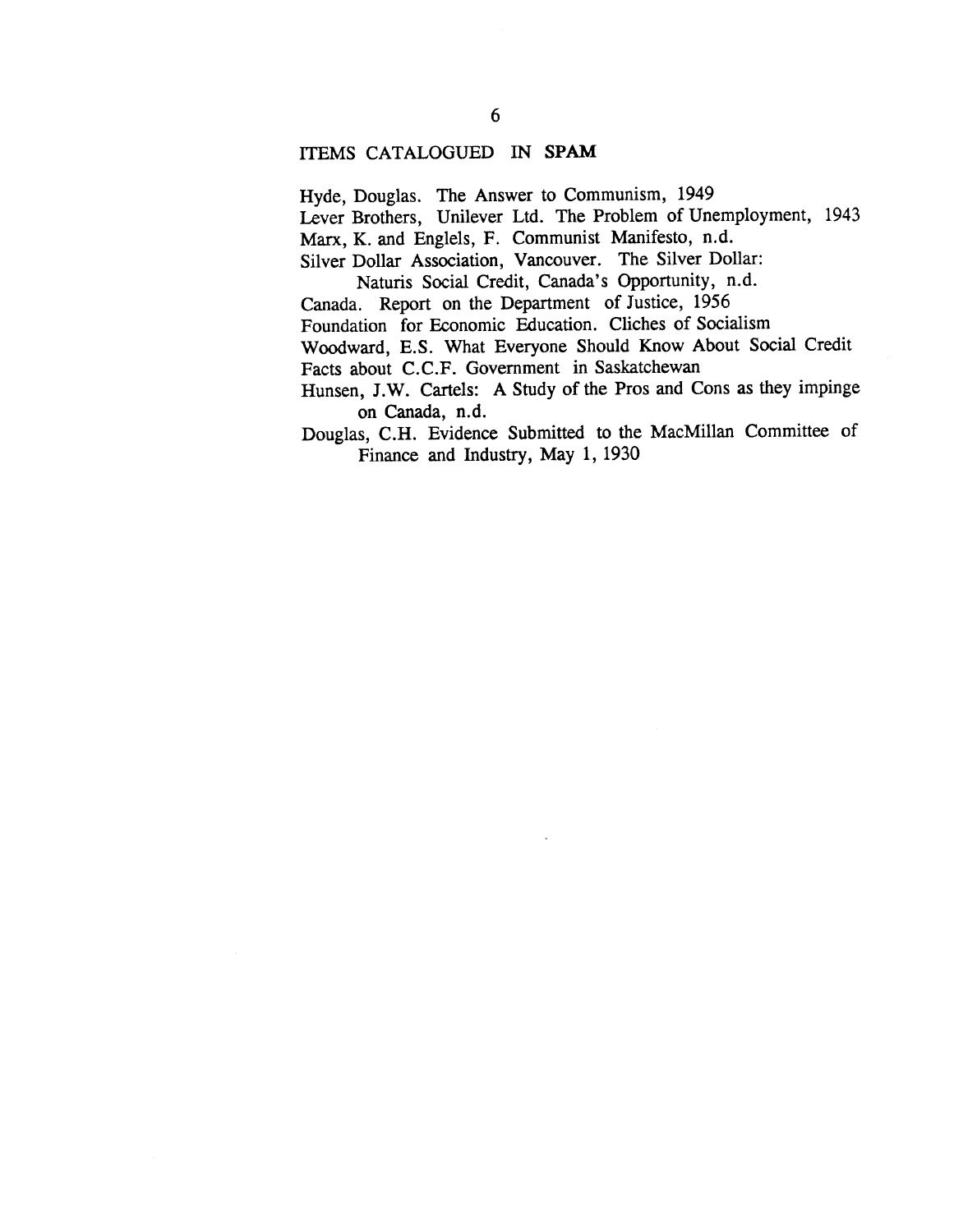## **Overview of E.S. Woodward Fonds**

The fonds are organized by decades. Within each decade some materials are filed by type and some by topic. The numerals used in this overview refer to numbered filing folders.

Material Filed by Type

Correspondence: 1-6, 1-7, 1-11, 2-3, 2-4, 2-11, 3-7, 3-8, 3-13.

Newspaper Articles by E.S.W. : 18, 19, 20, 24, 25, packet, 40(?).

Town Meeting in Canada Presentations: 4-6, 4-7.

Miscellaneous Articles and Addresses: 13, 21, 26, 32, 4-7 .

Collected Pamphlets and Clippings: 1-3, 1-5, 2-1, 2-2, 22, 29, 4-4, 38, packet, 41 .

Material Filed Topically

E.S.W. enters public debate: 1-2.

E.S.W. and City of Victoria: 1-4

Hitler and Economic Reform: 7

Early articles for The Way Out: 8

Banking and money system of Australia: 9

E.S.W. in Alberta: 10

The Alberta drama: 11, packet.

E.S.W.'s comments of Social Credit & Alberta situation: 12, packet.

E.S.W. splits with Dr. Fack over Hitler and War: 17 .

Brief for Fisheries Institute: 2-9.

Electioneering for Liberals, 1956: 27.

Letter series to H.W. on economic subjects: 28, 33.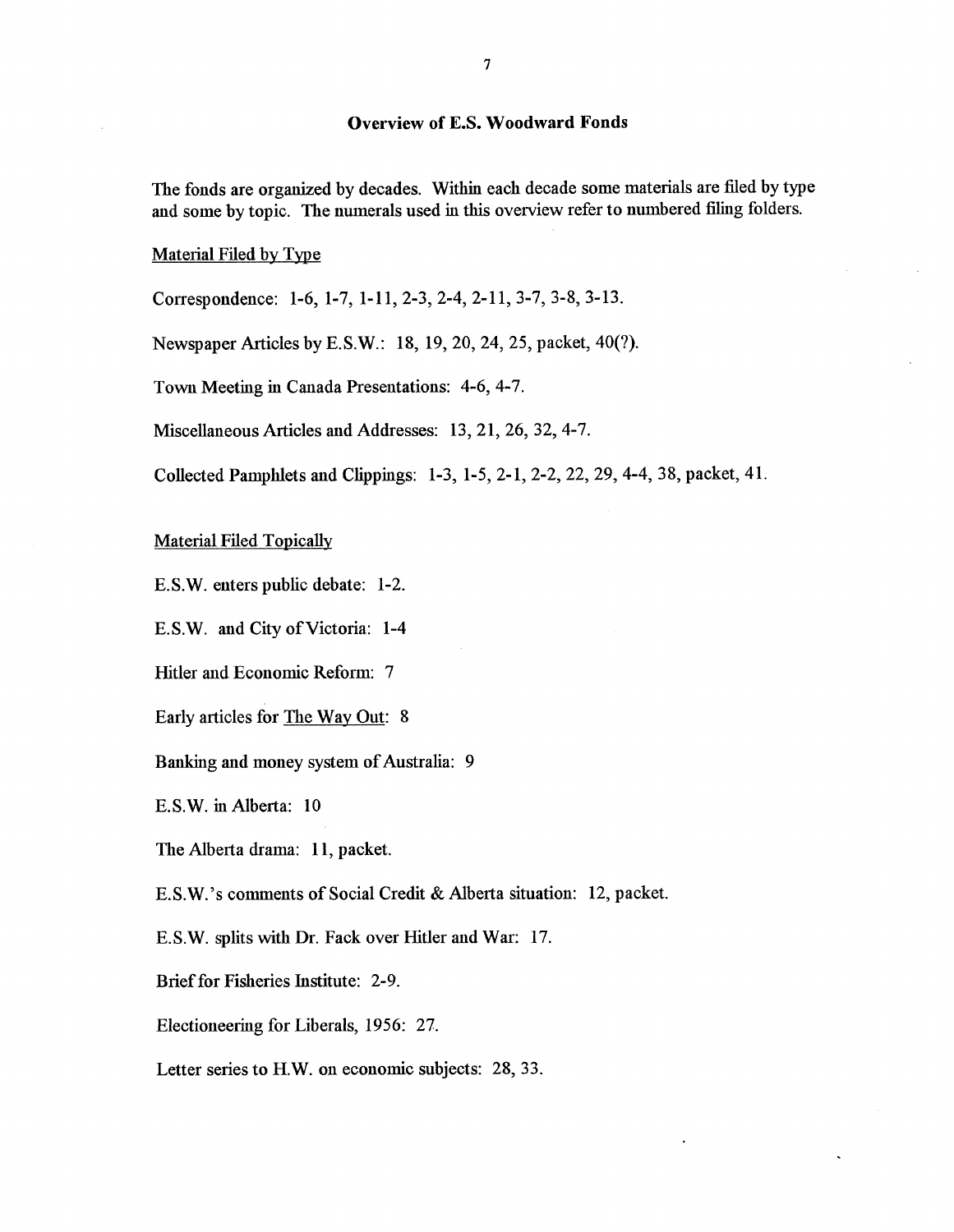Book promotion and review: 34.

 $\hat{\boldsymbol{\beta}}$ 

Book review contest: 35.

E.S.W. Lectureship: 36

Handbook produced by Vancouver Board of Trade: looseleaf book.

 $\ddot{\phantom{0}}$ 

 $\overline{\phantom{a}}$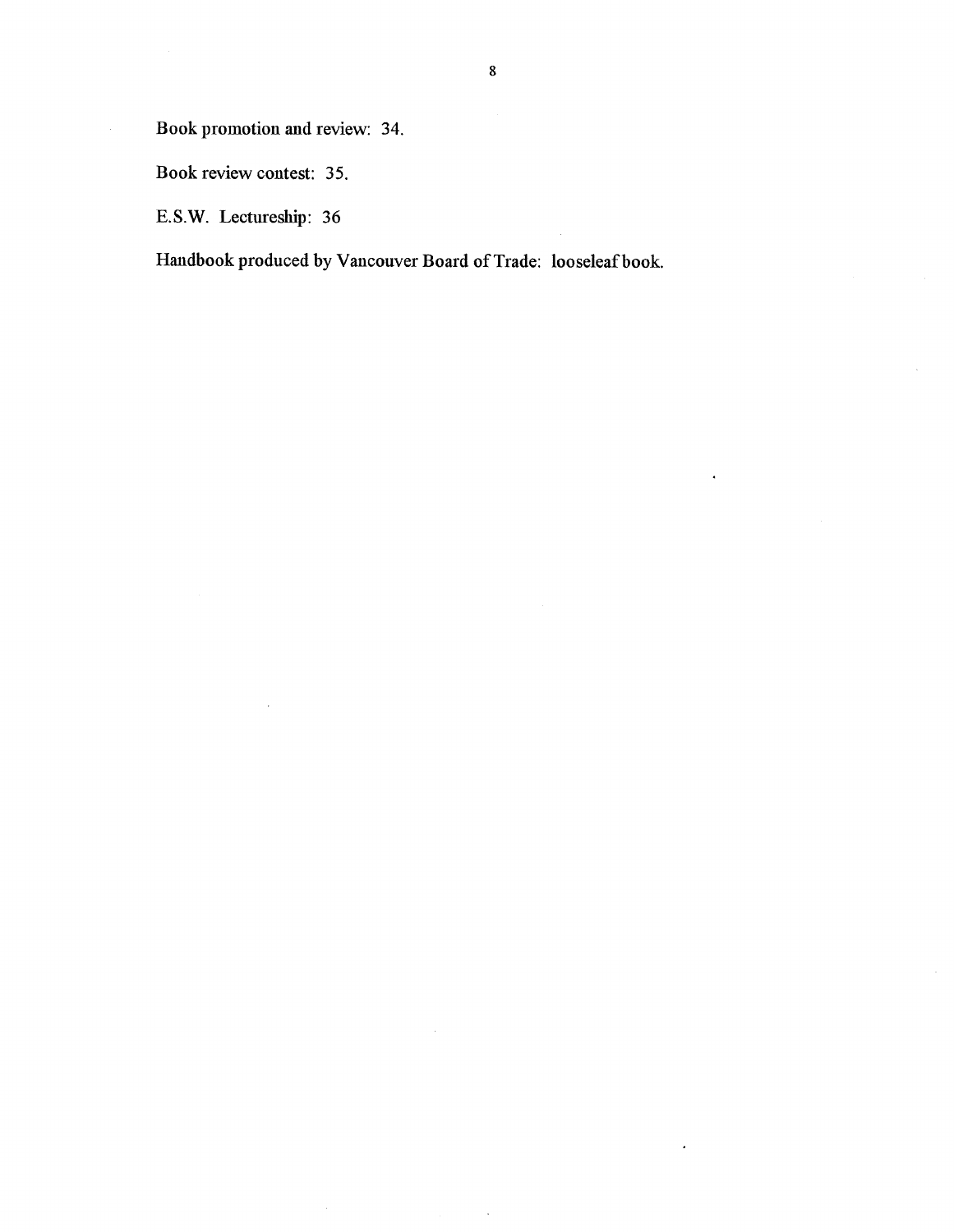#### E.S. WOODWARD (Biographical and Personal)

See topics listed in overview. Also:

Reminiscences: 24, 1 (copies of material in 24) Career Summary: 33 Impetus for writing his book; early formulations: 28-33. Religious basis of his economic thinking: 30, 34, 35. Distancing from Single Tax movement: 21. Break with Free Economy Movement: 31.

The following topics dominate the file. In many cases they overlap and appear in folders other than those listed after each sub-topic . In particular, they appear in the correspondence, newspaper articles, Town Meeting presentations and miscellaneous writings, and also in E.S.W.'s collection of pamphlets and clippings.

## LAND TAXATION AND POLICY

Henry George and the Single Tax movement: 2, 29, 38. Henry George and money reform: 8, 21, 22, 33. Land Valuation and taxation: 16, 18, 20, 21, 23, 26, 29, 30. City of Edmonton: 13. City of New Westminster: 16, 24. City of Victoria: 1, 3. City of Vancouver: 18, 20, 21, 26. British Columbia: 16, 21, 23. Canada: 16, 21, 23, 29. Various countries: 5, 19, 16, 26, 29, 30, 33, 38 .

#### THE FREE ECONOMY MOVEMENT

Sylvio Gesell: 5, 8, 14, 29, 30 and throughout. Gesell on land policy: 5, 13. Gesell on interest: 5, 13 . Demurrage Principle: See "money, banking, etc." below. Prominent endorsers: 8, 10, 14, 29. Distinguished from socialism, communism, capitalism: 21, 30, 33. Distinguished from Social Credit: 10, 12, 14, 16, 30, 31. Hitler's economic reform vs. Gesell principles: 7, 14. Movement in Canada and the USA: 6, 8, 14, 23, 29, 30, 31, 33, 37.

Movement in various countries: 5, 8, 9, 10, 14, 16, 29, 30.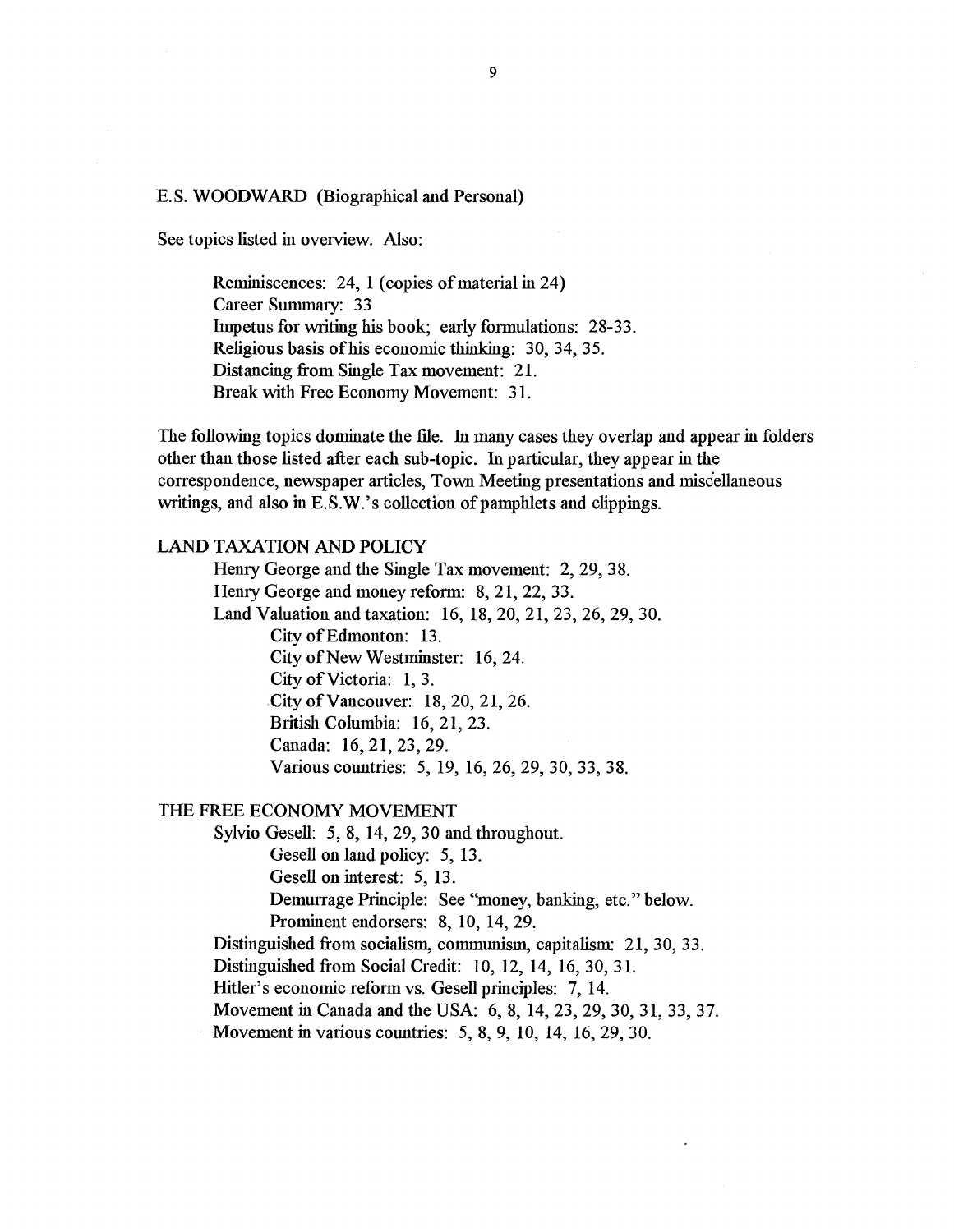#### MONEY, BANKING, INTEREST, MONETARY AND FISCAL POLICY

Money History; what it is and is not: 5, 14, 22, 25, 29 . Circulation of; demurrage principle: 5, 8, 13, 14, 16, 21, 22, 23, 29, 30, 31, packet. Volume of:  $21, 23 + ++$ Gold standard: 19, 21, 22, 23, 30, 31, 38 +++ Banking practices: 5, 8, 9, 21, 23, 25, 38 and throughout Irving Fisher: 5, 21, 25 . Ralph W. Manual: 14, 16, 21, 22. Crick & Soddy: 14, 16, 22. James E. Coyne: 23, 26, 29, 30, 38 . Louis Rasminsky: 38. Interest: throughout, 14, 30. Fiscal Policies; deficit spending; etc.: 5, 8, 14, 29, 32, 38  $+++$ Alberta:  $11 +$ Australia: 9 England: 14, 16, 22. Germany: 14. Hitler: 7, 14. Taxation (see also Land Taxation and Policy ) Income tax: 18, 19, 29, 30, 32, 38  $++$ Bank debit/credit levy: 16, 21, 29, 30  $++$ Commission on turnover:  $30 ++$  (?) Transaction tax: 29, 30 + +  $(?)$ 

Three other topic appear with some frequency because of E.S.W.'s opposition to them:

Social Credit

General; Major C.H. Douglas: 10, 11, 12, 21, 37, 38, 39, 40, packet. In Alberta; Wm. Aberhart: 8, 10, 11, 12, 14, 23, packet. In British Columbia and the rest of Canada: 33, 38, packet. Distinguished from Gesell and Free Economy: 10, 12, 14, 16, 30, 31, packet. Ezra Pound's interest in: 10.

VACCINATION: 1, 2, 4, 13, 15, 20, 21, 22, 29, 39 .

WELFARE STATE: 19, 21, 25, 30, 33, 38, 39, 40.